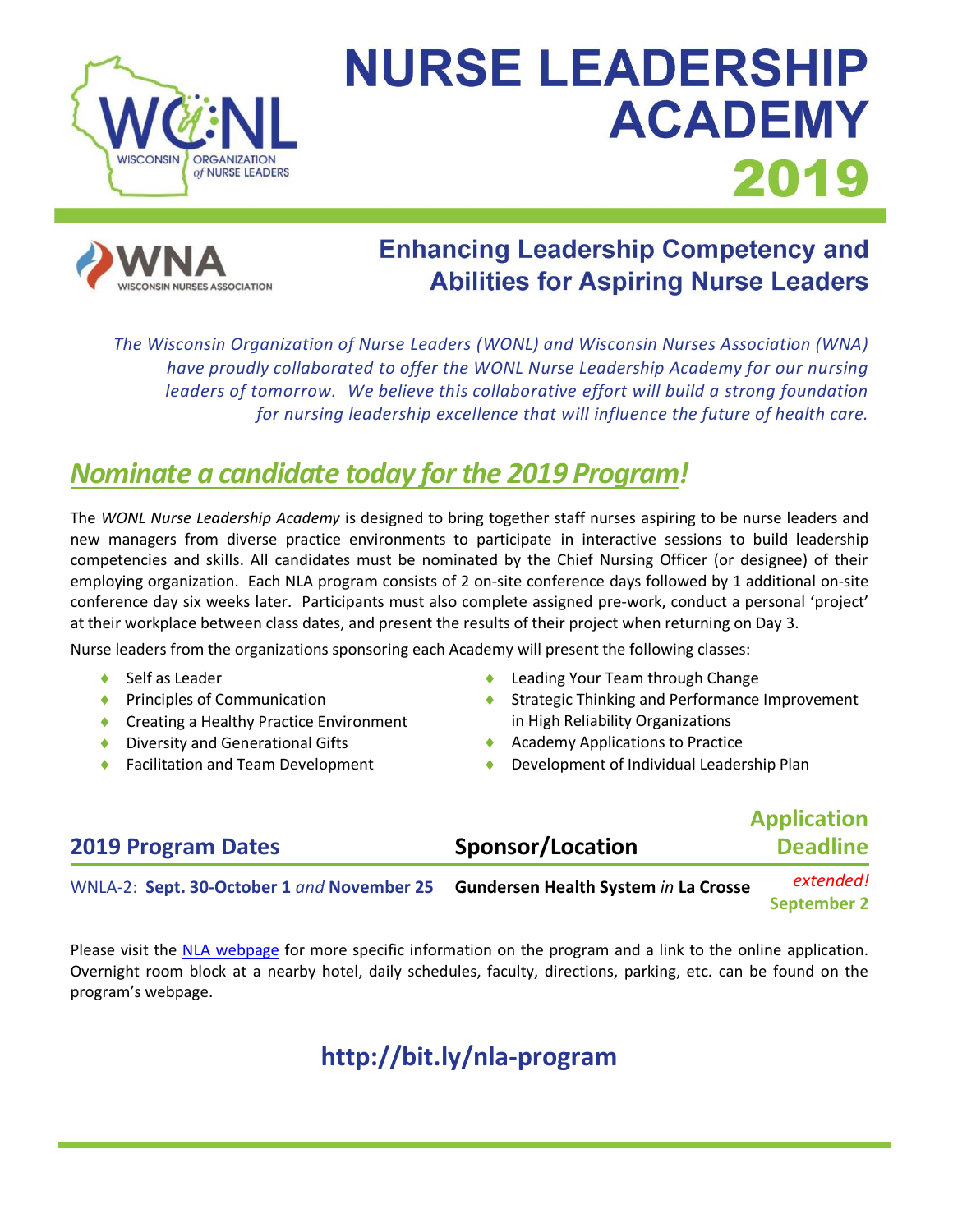

**NURSE LEADERSHIP ACADEMY 2019** 

**CNE Credit: 17.5 contact hours** of Continuing Nursing Education credit are available to participants who attend all 3 program days, complete required pre-work and individual project, and submit all program evaluations. The Wisconsin Nurses Association is approved with distinction as a provider of continuing nursing education by the Montana Nurses Association, an accredited approver by the American Nurses Credentialing Center's Commission on Accreditation.

Completers will also receive a NLA Graduation Certificate from the Wisconsin Organization of Nurse Leaders.

**Registration Fee: \$400** for all three days of conference, materials, and breakfast/lunches. The fee is reduced to **\$200** if the nominating CNO/designee is a member of WONL prior to submitting application. No payment is required at the time of application – the sponsoring organization will be invoiced after candidate acceptance into a program.

### **Nomination/Application Process:** *Online application only*

CNOs must nominate likely nursing candidates from within their organization to apply for specific NLA programs. Support for candidates typically includes payment of the registration fee, travel and overnight stay as appropriate, time away from work to attend all 3 class days, and mentorship support to complete an individual project at the workplace. The nominating CNO will need to provide 'Sponsor Information' to the candidate to enter on the online application (see next page for list of application questions). **The candidate is responsible for completing and submitting the online application** – confirmation emails will be sent to the candidate and nominating CNO to verify that the application was received.

We limit acceptance for a given NLA program to one participant per facility but will consider additional candidates if the class has not filled by the application deadline. If all candidates from a facility cannot be accommodated in the desired NLA program, the CNO will be contacted to determine which candidate(s) have priority to attend.

**Application Review:** Members of the *Nurse Leadership Academy* regional program planning committee from WONL will review applications and accept candidates based on:

- ◆ order in which application was received
- WONL membership of nominating CNO/designee
- limit of 1 candidate per facility (additional candidates considered if class doesn't fill by due date)
- **class size limited to 40 participants**

**Acceptance Notification:** All candidates and their nominating CNO/designee will be notified of the committee's decision via email within one week after the program's application deadline date. Eligible candidates who cannot be accommodated in their first choice program will be prioritized for a future program of their choosing.

**Specific Program Instructions:** Accepted candidates will receive emails from the WNA office with more specific information about accessing NLA handouts, completing pre-work, etc. closer to the program start date.

## **Registration Fee Payment Deadline:**

An invoice for the registration fee will be sent by email to the sponsoring CNO/designee email address. Payment must reach the WNA office **prior to the first day of the program**.

## **Questions?**

Please contact Megan at the WNA office at **608-221-0383 ext. 203** o[r megan@wisconsinnurses.org](mailto:megan@wisconsinnurses.org)

*THANK YOU to the sponsor of the 2019 WONL Nurse Leadership Academy!*